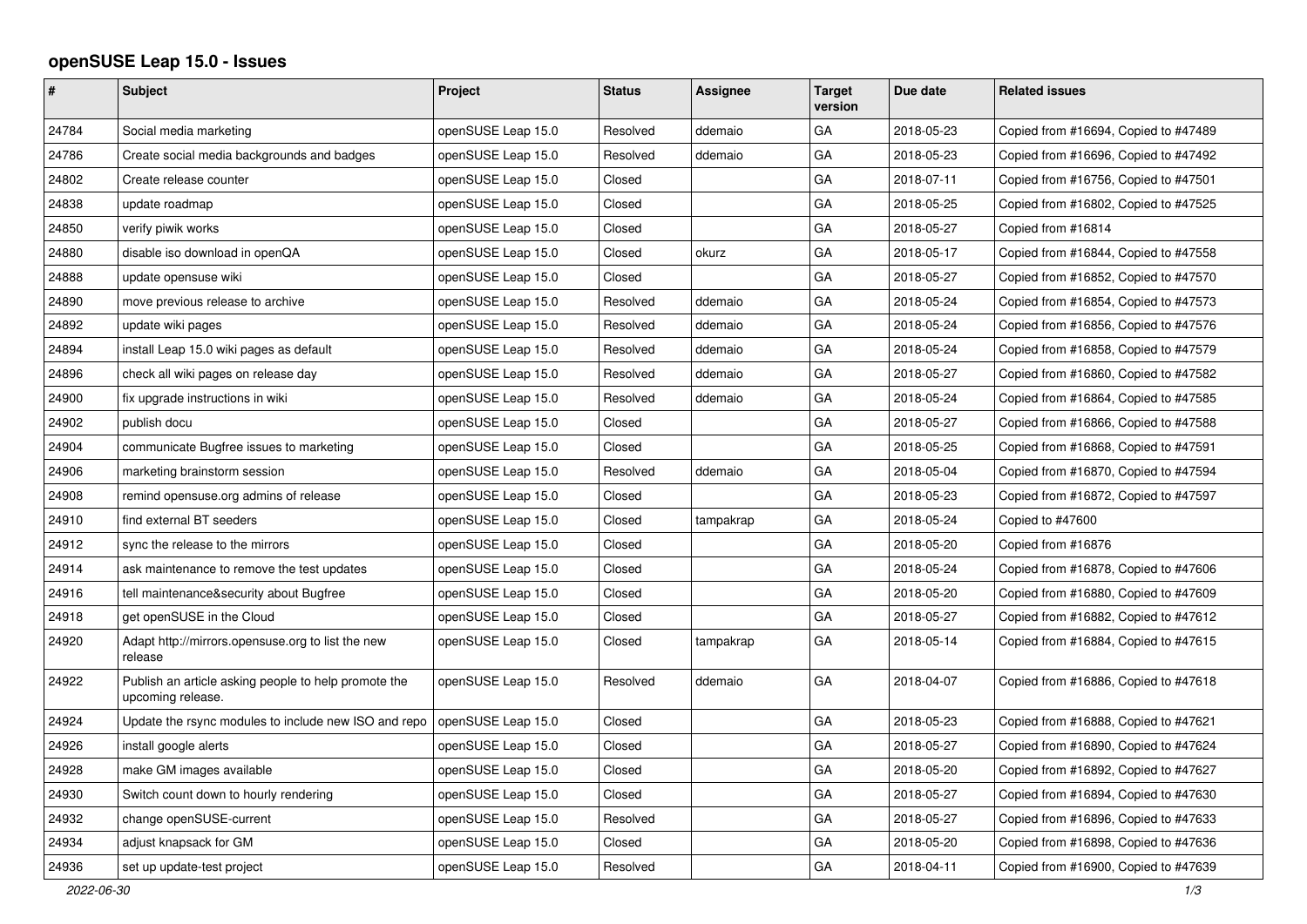| #     | <b>Subject</b>                                                           | Project            | <b>Status</b> | Assignee    | <b>Target</b><br>version | Due date   | <b>Related issues</b>                |
|-------|--------------------------------------------------------------------------|--------------------|---------------|-------------|--------------------------|------------|--------------------------------------|
| 24938 | notify mirror admins                                                     | openSUSE Leap 15.0 | Closed        |             | GA                       | 2018-05-20 | Copied from #16902, Copied to #47642 |
| 24940 | shop.opensuse.org                                                        | openSUSE Leap 15.0 | Closed        |             | GA                       | 2018-05-25 | Copied from #16904, Copied to #47645 |
| 24942 | request new box image and link                                           | openSUSE Leap 15.0 | Closed        | bmwiedemann | GA                       | 2018-05-25 | Copied from #16906, Copied to #47648 |
| 24944 | update shop.opensuse.org                                                 | openSUSE Leap 15.0 | Closed        |             | GA                       | 2018-05-25 | Copied from #16908, Copied to #47651 |
| 24946 | update wiki                                                              | openSUSE Leap 15.0 | Closed        | bmwiedemann | GA                       | 2018-05-25 | Copied from #16910, Copied to #47654 |
| 24948 | Release Announcement                                                     | openSUSE Leap 15.0 | Closed        |             | GA                       | 2018-05-27 | Copied from #16912, Copied to #47657 |
| 24950 | Assemble the Product highlights                                          | openSUSE Leap 15.0 | Closed        | ddemaio     | GA                       | 2018-05-18 | Copied from #16914, Copied to #47660 |
| 24952 | Get screenshots taken                                                    | openSUSE Leap 15.0 | Closed        | ddemaio     | GA                       | 2018-05-18 | Copied from #16916, Copied to #47663 |
| 24954 | Write community announcement for news.o.o                                | openSUSE Leap 15.0 | Closed        | ddemaio     | GA                       | 2018-05-18 | Copied from #16918, Copied to #47666 |
| 24956 | Write Press Announcement                                                 | openSUSE Leap 15.0 | Closed        |             | GA                       | 2018-05-18 | Copied from #16920, Copied to #47669 |
| 24958 | Create a draft press announcement                                        | openSUSE Leap 15.0 | Closed        |             | GA                       | 2018-05-13 | Copied from #16922, Copied to #47672 |
| 24960 | Get feedback on the draft press announce                                 | openSUSE Leap 15.0 | Closed        |             | GA                       | 2018-05-13 | Copied from #16924, Copied to #47675 |
| 24962 | Let our PR Agencies have one last look at the<br>announcement            | openSUSE Leap 15.0 | Closed        | ddemaio     | GA                       | 2018-05-18 | Copied from #16926, Copied to #47678 |
| 24964 | Get quotes from important people                                         | openSUSE Leap 15.0 | Closed        | ddemaio     | GA                       | 2018-05-16 | Copied from #16928, Copied to #47681 |
| 24966 | Create a Press Kit and send it to the press                              | openSUSE Leap 15.0 | Closed        | ddemaio     | GA                       | 2018-05-27 | Copied from #16930, Copied to #47684 |
| 24968 | Create list of people who can be interviewed                             | openSUSE Leap 15.0 | Closed        | ddemaio     | GA                       | 2018-05-27 | Copied from #16932, Copied to #47687 |
| 24970 | Write 'reviewers guide', the mail for the press                          | openSUSE Leap 15.0 | Closed        | ddemaio     | GA                       | 2018-05-16 | Copied from #16934, Copied to #47690 |
| 24972 | Assemble press kit.                                                      | openSUSE Leap 15.0 | Closed        | ddemaio     | GA                       | 2018-05-18 | Copied from #16936, Copied to #47693 |
| 24974 | send press kit                                                           | openSUSE Leap 15.0 | Closed        | ddemaio     | GA                       | 2018-05-20 | Copied from #16938, Copied to #47696 |
| 24976 | Write the Feature Guide                                                  | openSUSE Leap 15.0 | Closed        |             | GA                       | 2018-05-18 | Copied from #16940, Copied to #47699 |
| 24978 | Move Major Features to feature guide page                                | openSUSE Leap 15.0 | Closed        |             | GA                       | 2018-05-18 | Copied from #16942, Copied to #47702 |
| 24980 | Get features page finished                                               | openSUSE Leap 15.0 | Closed        |             | GA                       | 2018-05-18 | Copied from #16944, Copied to #47705 |
| 24982 | Get technical review                                                     | openSUSE Leap 15.0 | Closed        |             | GA                       | 2018-05-18 | Copied from #16946, Copied to #47708 |
| 24984 | Add features from distrowatch                                            | openSUSE Leap 15.0 | Closed        |             | GA                       | 2018-05-18 | Copied from #16948, Copied to #47711 |
| 24986 | Gather info from major pieces of our release onto<br>Major_features page | openSUSE Leap 15.0 | Closed        |             | GA                       | 2018-05-18 | Copied from #16950, Copied to #47714 |
| 24988 | translate release announcement                                           | openSUSE Leap 15.0 | Closed        | ddemaio     | GA                       | 2018-05-20 | Copied from #16952, Copied to #47717 |
| 24992 | software.opensuse.org                                                    | openSUSE Leap 15.0 | Closed        |             | GA                       | 2018-05-27 | Copied from #16954, Copied to #47720 |
| 24994 | <b>Release Parties</b>                                                   | openSUSE Leap 15.0 | Resolved      | ddemaio     | GA                       | 2018-05-18 | Copied from #16956, Copied to #47723 |
| 24996 | Write release party invitation article                                   | openSUSE Leap 15.0 | Resolved      | ddemaio     | GA                       | 2018-05-18 | Copied from #16958, Copied to #47726 |
| 24998 | Update release party wiki pages                                          | openSUSE Leap 15.0 | Resolved      | ddemaio     | GA                       | 2018-05-18 | Copied from #16960, Copied to #47729 |
| 25000 | Create event pages on Facebook, Google+                                  | openSUSE Leap 15.0 | Resolved      | ddemaio     | GA                       | 2018-05-18 | Copied from #16962, Copied to #47732 |